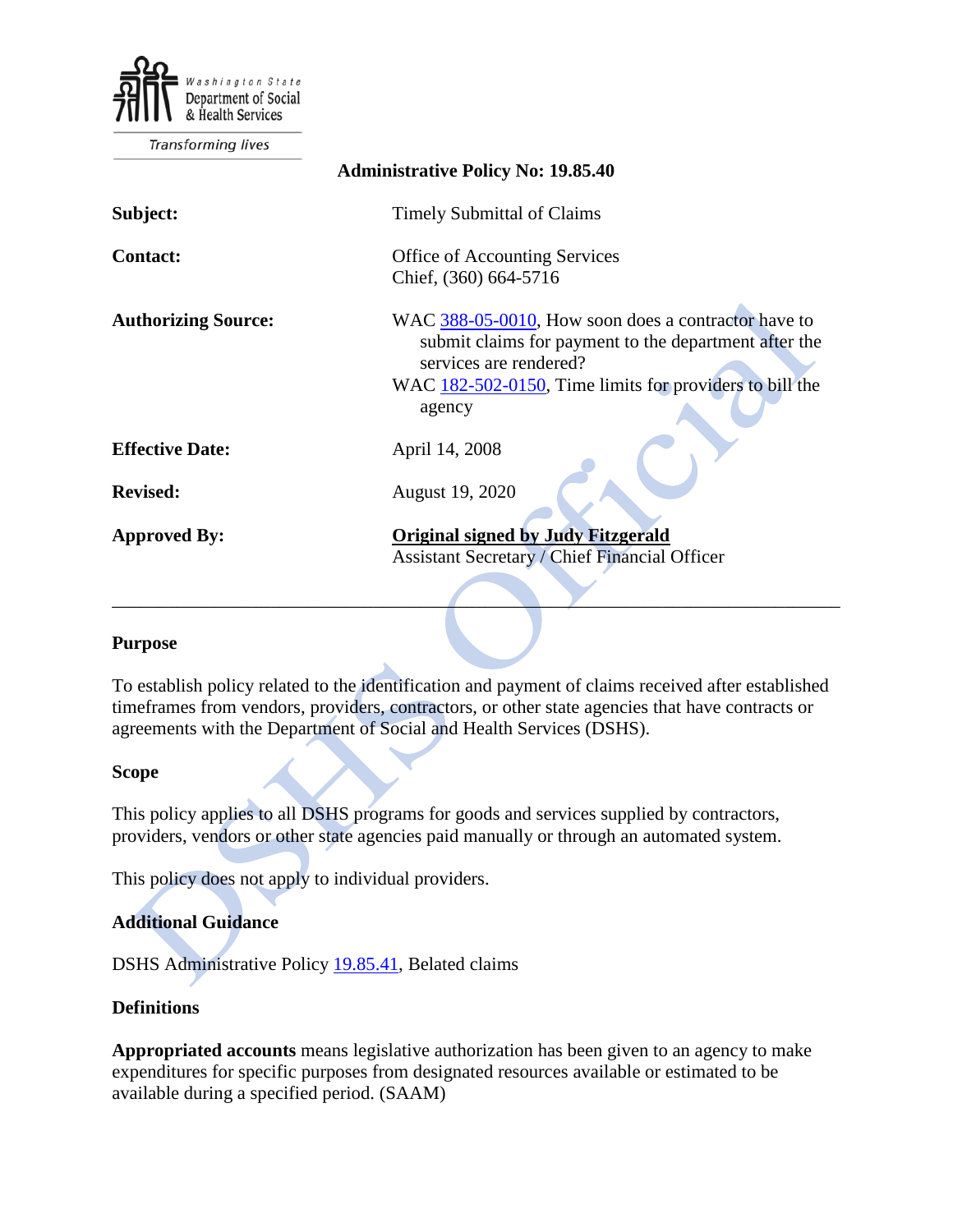Administrative Policy No. 19.85.40 April 18, 2016 Page 2

**Belated claim** is an obligation of appropriated accounts for goods and services, which are received on or before June 30, but are not accrued in the concluding appropriation period. Shortages in estimated accrued expenditures/expenses are also treated as belated claims of the prior appropriation period.

**Claim** is a paper or electronic request for payment submitted by a contractor, provider, or vendor.

**Contractor** is any person, business, non-profit, or government entity who provides services to DSHS under a contractual agreement and not as an employee of DSHS.

**Department** refers to the Department of Social and Health Services (DSHS).

**Individual provider** means person, including a personal aide, who, under an individual provider contract with the department or as an employee of a consumer directed employer, provides personal care or respite care services to persons who are functionally disabled or otherwise eligible under programs authorized and funded by the medicaid state plan, medicaid waiver programs.

**Program** means the affected DSHS programs, including the division, office, or staff designated by the Assistant Secretary or Division Director as being responsible for compliance with this policy.

**Provider or vendor** is any person, business, non-profit, or government entity who provides goods/services to DSHS or its clients. A vendor may or may not have a contractual agreement. Does not mean individual provider.

## **Policy**

## **A. The department must evaluate all claims to determine whether they are submitted timely, prior to payment.**

- 1. Contractors, providers, or vendors must submit claims no later than 12 months after the date of service. If a claim for payment is not presented within the 12 month period, there shall not be a charge against the state (WAC [388-05-0010\)](http://apps.leg.wa.gov/WAC/default.aspx?cite=388-05-0010).
- 2. Other types of claims which may have specific restrictions (e.g., a DSHS contract), but cannot exceed 12 months after the date of service.
- 3. Exceptions may be granted if extenuating circumstances occur.

### **B. The department must deny claims that are not submitted timely and that do not meet exception requirements.**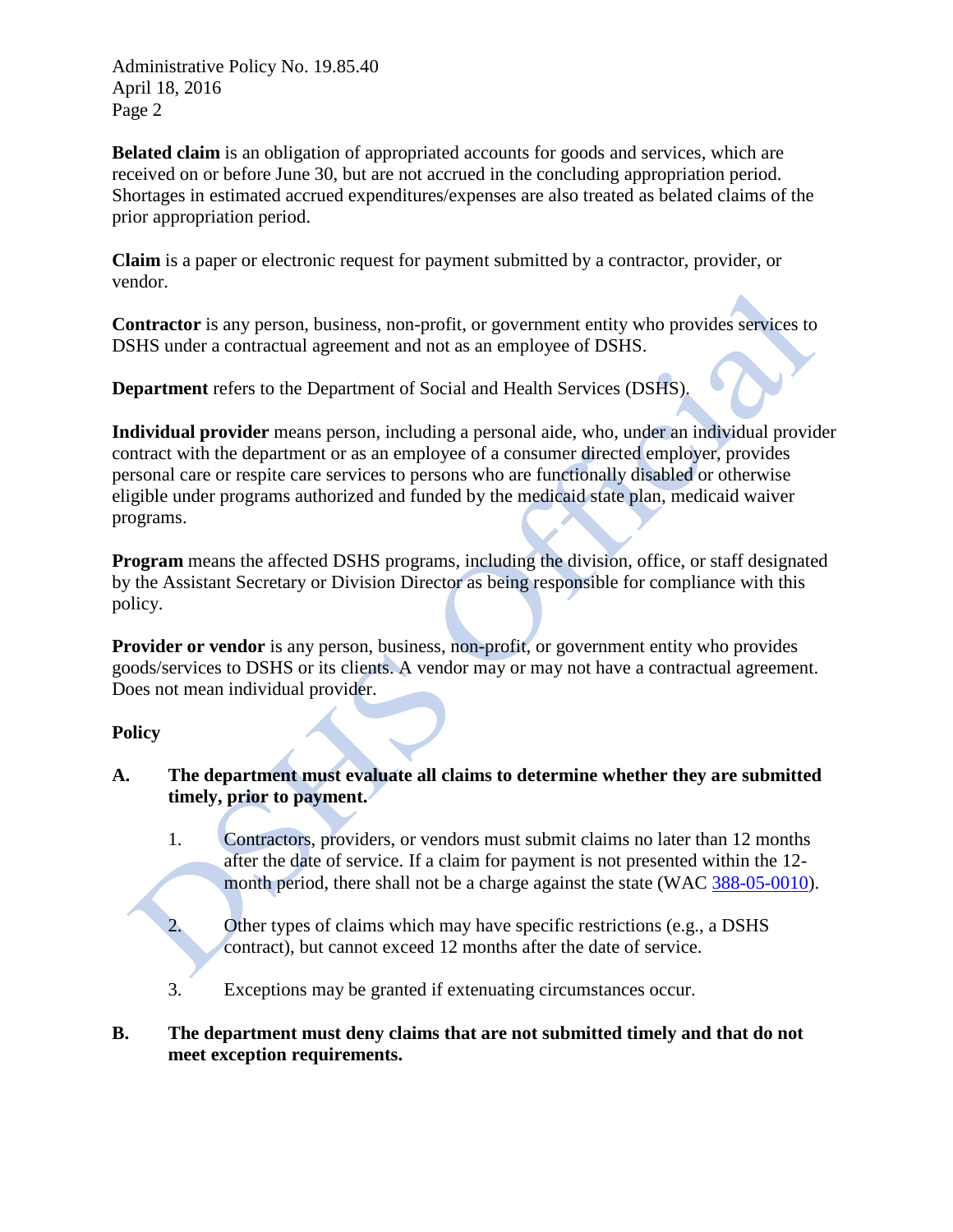Administrative Policy No. 19.85.40 April 18, 2016 Page 3

> Claims that were submitted originally within the 12-month period but were not paid because of disagreement, lack of support documentation, etc. may be paid as if they were timely.

### C. **The department must request a belated claim for those items approved for payment but where the goods or services were provided in a prior-prior biennium**

If DSHS validates an older claim, the program must follow policy and procedures established in the belated claim policy (DSHS Administrative Policy19.85.41 Belated Claims).

## **Procedures**

The flow chart at the end of this section illustrates the logical flow of procedures A, B, and C.

**A. Program staff determine whether a claim is submitted timely by comparing the date of service to the date the claim was received.** 

If the claim is received timely and is valid, staff may pay the claim.

## **B. For claims that are not submitted timely, program staff determine whether exceptions exist.**

- 1. For contractors, program staff may grant exceptions to the 12-month period for initial claims when billing delays are caused by either of the following:
	- a. Contractor did not receive payment, it was invoiced, and the contractor notified the department that it did not receive payment within the 12 month period; or
	- b. The contractor proves to the department's satisfaction that there are other extenuating circumstances (WAC [388-05-0010\)](http://apps.leg.wa.gov/WAC/default.aspx?cite=388-05-0010).

Programs must follow applicable written procedures, such as contract language.

- 2. If exceptions do apply and the claim is submitted within the liquidation authority period, pay the claim. If the exceptions do NOT apply, do not pay the claim.
- 3. If the approved claim is outside the liquidation authority period, go to procedure C.

## **C. For claims that were not submitted timely, have been determined payable, but are outside the liquidation authority period, program staff must submit a belated claim.**

If the claim is belated, staff follow the procedures listed in DSHS Administrative Policy [19.85.41,](http://one.dshs.wa.lcl/Policies/Administrative/DSHS-AP-19-85-41.pdf) Belated Claims.